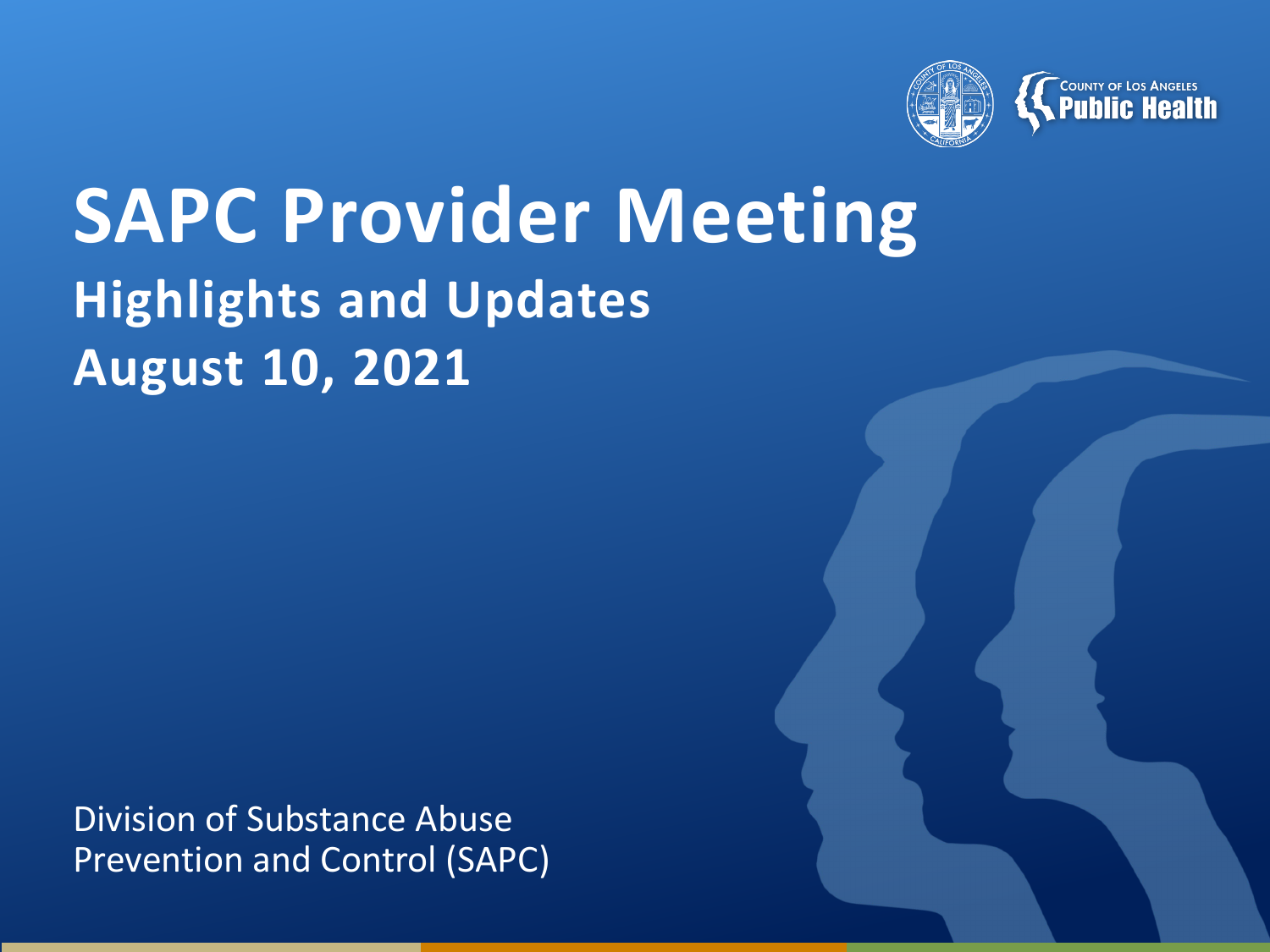

# **COVID-19 Updates**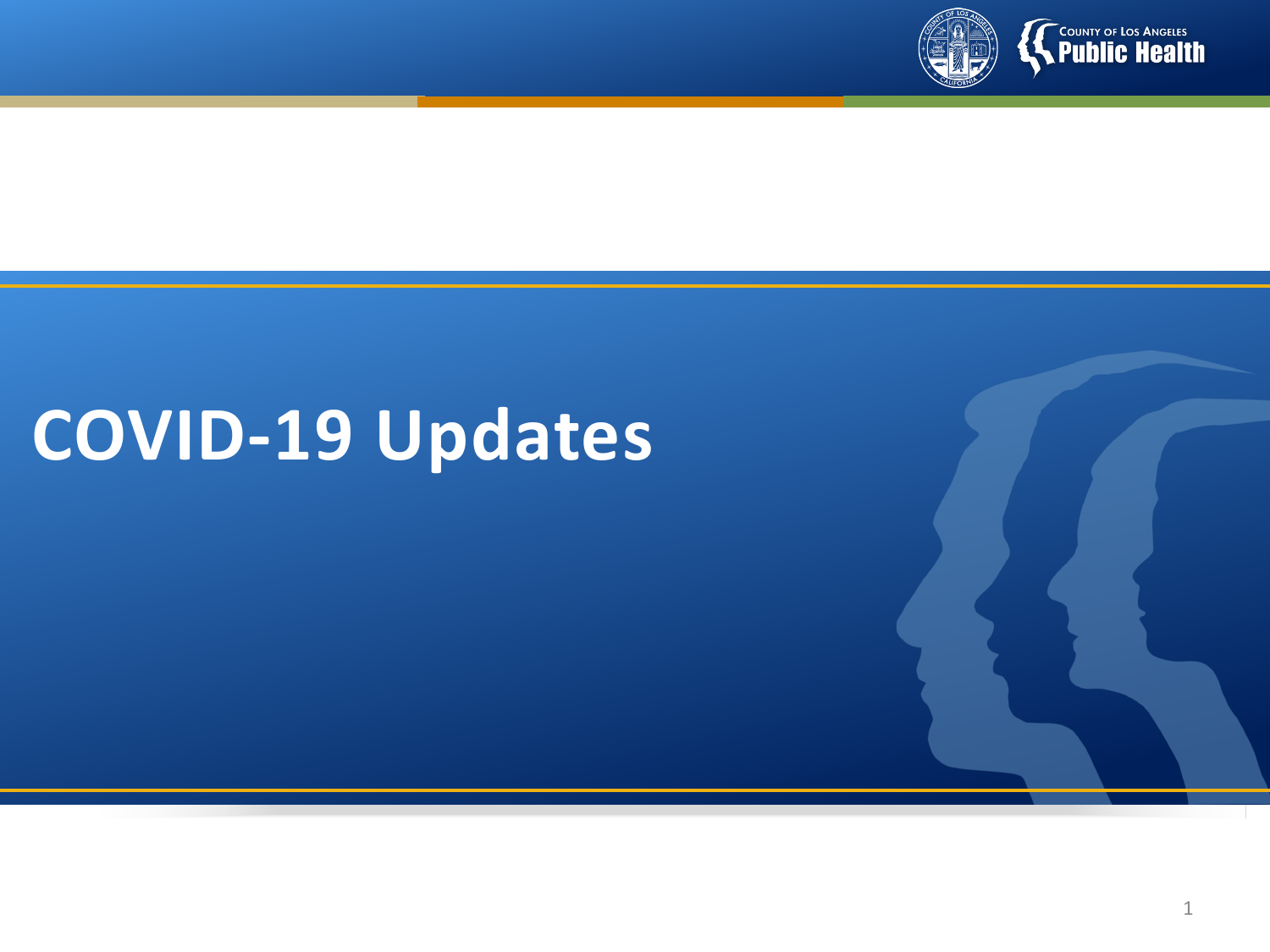

# **COVID-19 Situational Update**

- **Cases in Los Angeles County**
	- Cases remain elevated despite some leveling off.
		- Most new cases are of the delta variant.
	- Cases continue to be largely concentrated among the unvaccinated.
- **Vaccinations in Los Angeles County**
	- Age 16+ with at least 1 dose: 5,982,437 (71.9%)
	- Age 65+ with at least 1 dose: 1,222,434 (89.0%)
	- Gaps persist among teens and young adults, Black adults, and Latino adults.
	- However, we are starting to see increases in vaccinations compared to previous weeks/months.

#### • **Vaccine Policies**

- Some employers and businesses are beginning to implement stricter vaccination and/or testing policies.
- Examples include CSU and UC university systems, CA State Gov't, LA County Gov't, LA City Gov't, etc.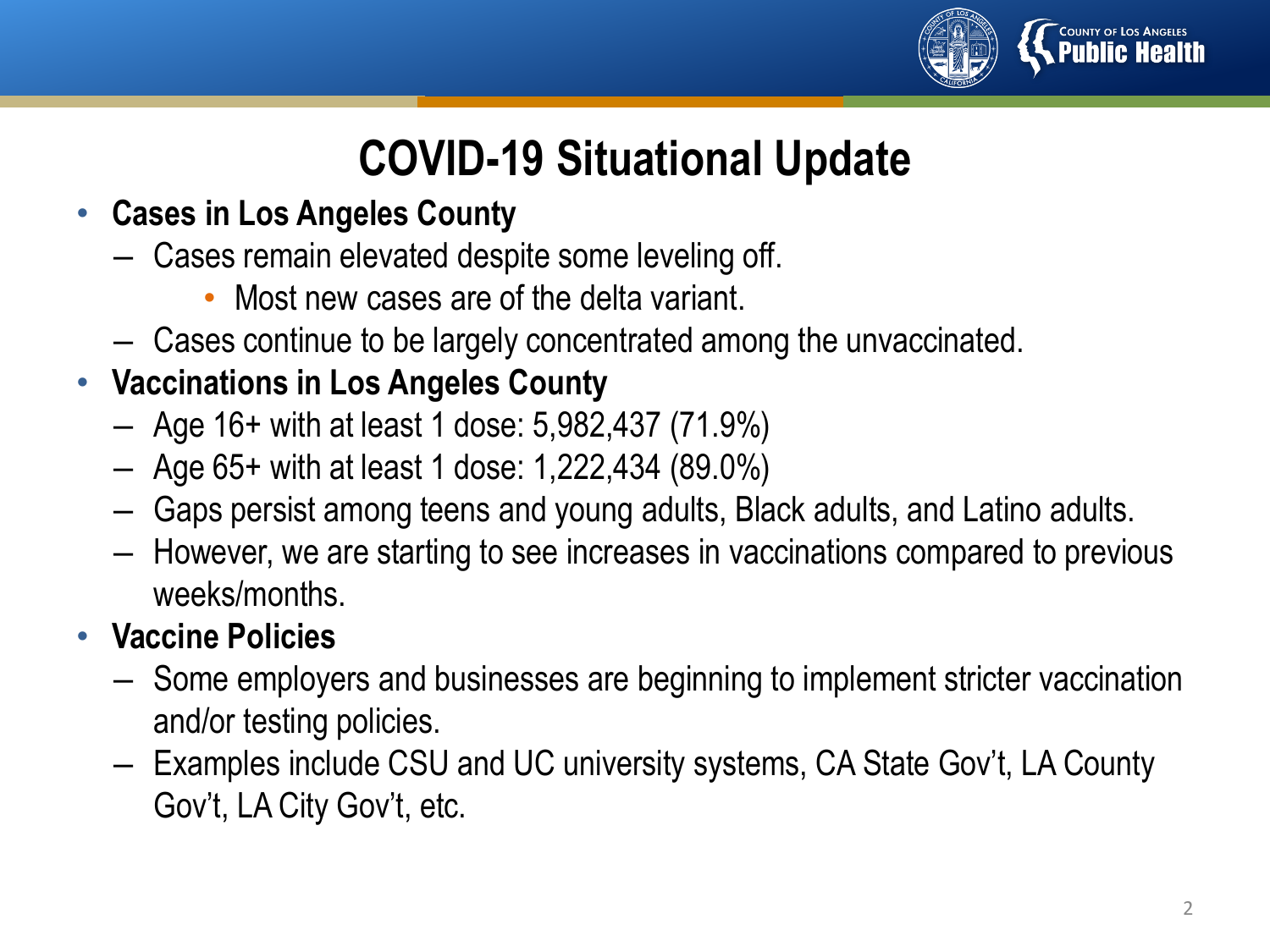

# **COVID-19 Situational Update (cont.)**

- **[State Public Health Officer Order for Unvaccinated Workers In High-Risk](https://www.cdph.ca.gov/Programs/CID/DCDC/Pages/COVID-19/Order-of-the-State-Public-Health-Officer-Health-Care-Worker-Vaccine-Requirement.aspx) Settings**
	- All health care workers (including those working in specialty SUD treatment settings) must be vaccinated.
	- Unvaccinated workers in:
		- Acute health care settings (e.g., inpatient withdrawal management) who receive vaccine exemptions must receive COVID testing **at least twice a week**.
		- Other SUD settings must receive COVID testing at **least once a week**.
	- Unvaccinated workers are not exempted from the testing requirements.
	- All facilities are required to maintain records of workers' vaccination or exemption status and COVID testing records for unvaccinated workers.
	- Behavioral health treatment settings, including SUD treatment facilities, are all specifically included the order. Non-treatment providers (e.g., Prevention and DUI) have not clearly been specified in the order.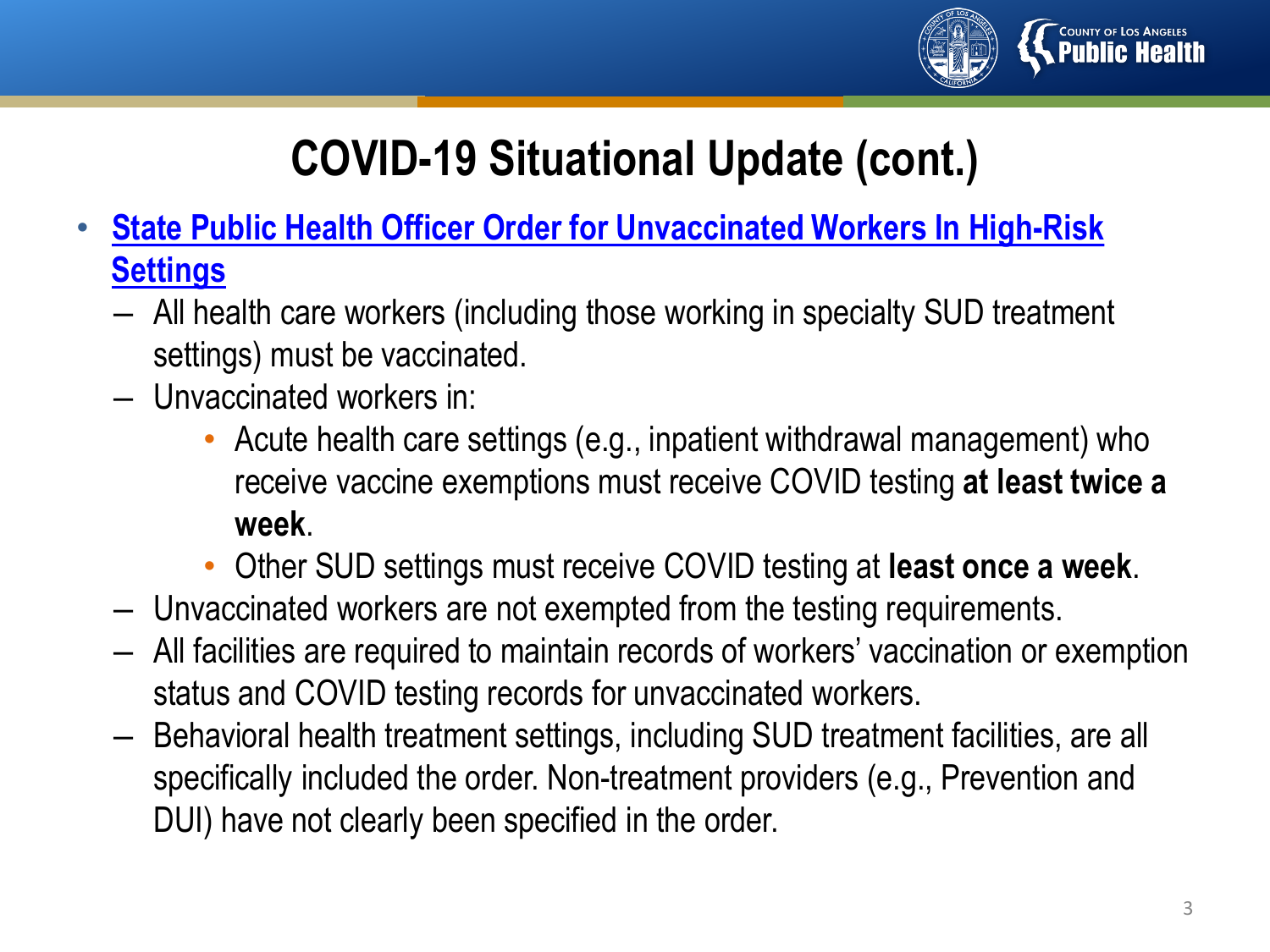

## **COVID-19 Situational Update (cont.)**

• **Behavioral Health Information Notice No. [21-043:](https://www.dhcs.ca.gov/formsandpubs/Documents/BHIN-21-043.pdfhttps:/www.dhcs.ca.gov/formsandpubs/Documents/BHIN-21-043.pdf)** Requirements for COVID-19 Vaccination Verification, Testing and Masking for Behavioral Health Facility Workers and as updated by **[State Public Health Order](https://www.cdph.ca.gov/Programs/CID/DCDC/Pages/COVID-19/Order-of-the-State-Public-Health-Officer-Health-Care-Worker-Vaccine-Requirement.aspx)** on August 5, 2021.

#### **Vaccinations**

**All workers** (paid and unpaid) who provide services or work in identified facilities (in our case SUD ASAM 1.0, 2.1, 3.1, 3.3, 3.5, 1-WM, 2-WM, 3.2-WM, 3.7-WM and 4-WM, and prevention staff working in or delivery services in such facilities) must be **FULLY VACCINATED WITH THE PFIZER, MODERNA, OR JOHNSON AND JOHNSON VACCINE FOR COVID-19 BY SEPTEMBER 30, 2021.** 

Exemptions may be available with written declaration for (1) religious or (2) qualifying health condition reasons (with a written statement from an appropriate health care provider) with mandatory COVID-19 testing 2 times per week in acute heath care and long-term care settings or 1 time per week in other health care settings AND use of a surgical mask or higher-level respirator in the facility at ALL times.

#### **The Contractor must maintain records to this effect.**

#### **Masking**

Masks are required for ALL individuals regardless of vaccination status in the following indoor settings:

- Healthcare settings (including SUD sites)
- State and local correctional facilities and detention centers
- Homeless shelters
- Long-Term Care Settings
- Adult and Senior Care **Facilities**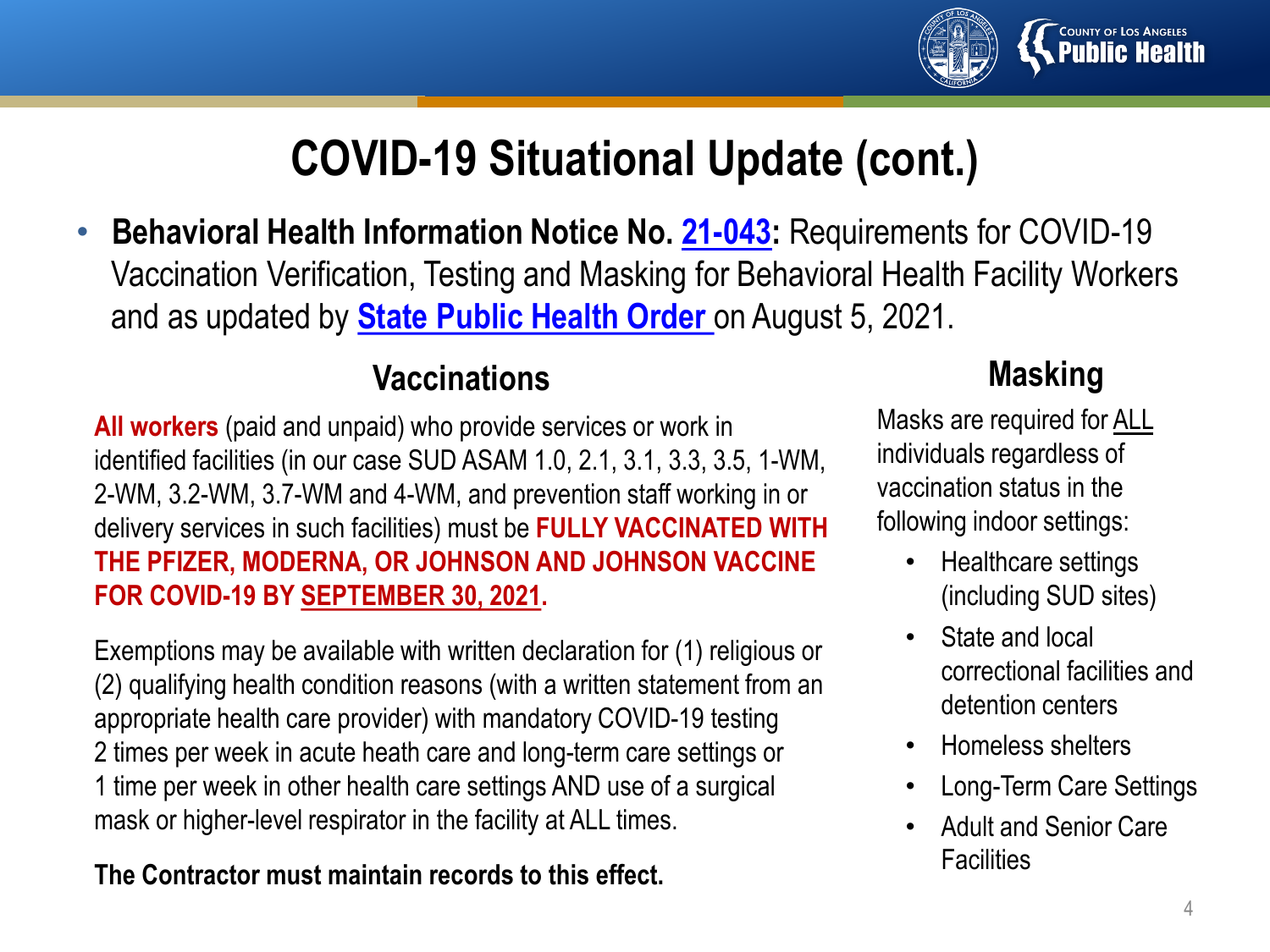

# **Treatment Perception Survey**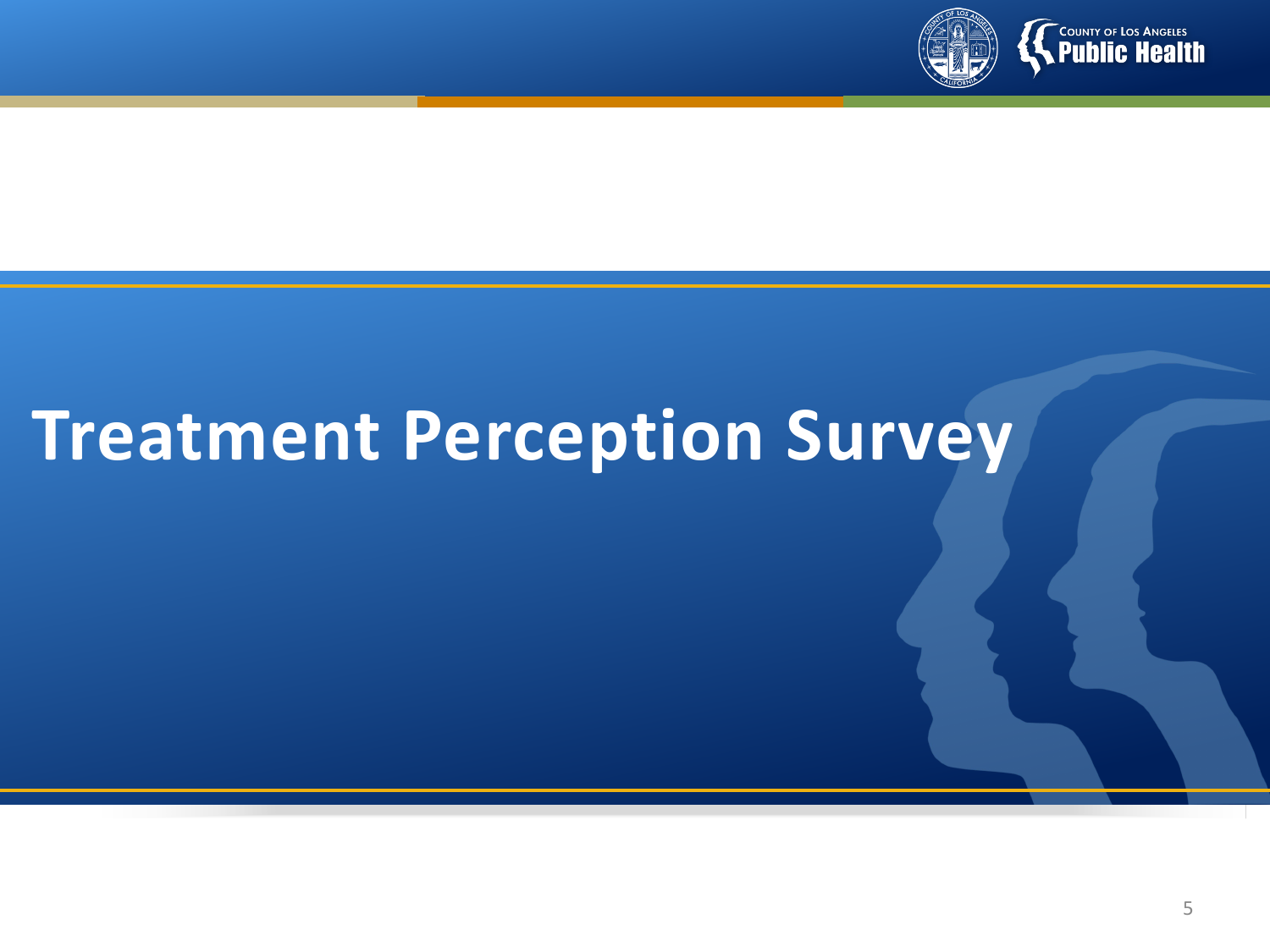

# **2021 Treatment Perception Survey Administration**

- **DHCS** official survey administration will take place:
	- **September 20-24, 2021**
- **SAPC**'s deadline for additional surveys, in particular for opioid treatment programs (your agency/facility reports will be based on the total surveys collected Sept 20 - Oct 15):

### – **October 15, 2021**

• TPS training is scheduled:

### – **September 3, 2021 at 9AM - 11AM**

– Pre-programmed online survey links and pre-filled paper surveys will be distributed and discussed during the training.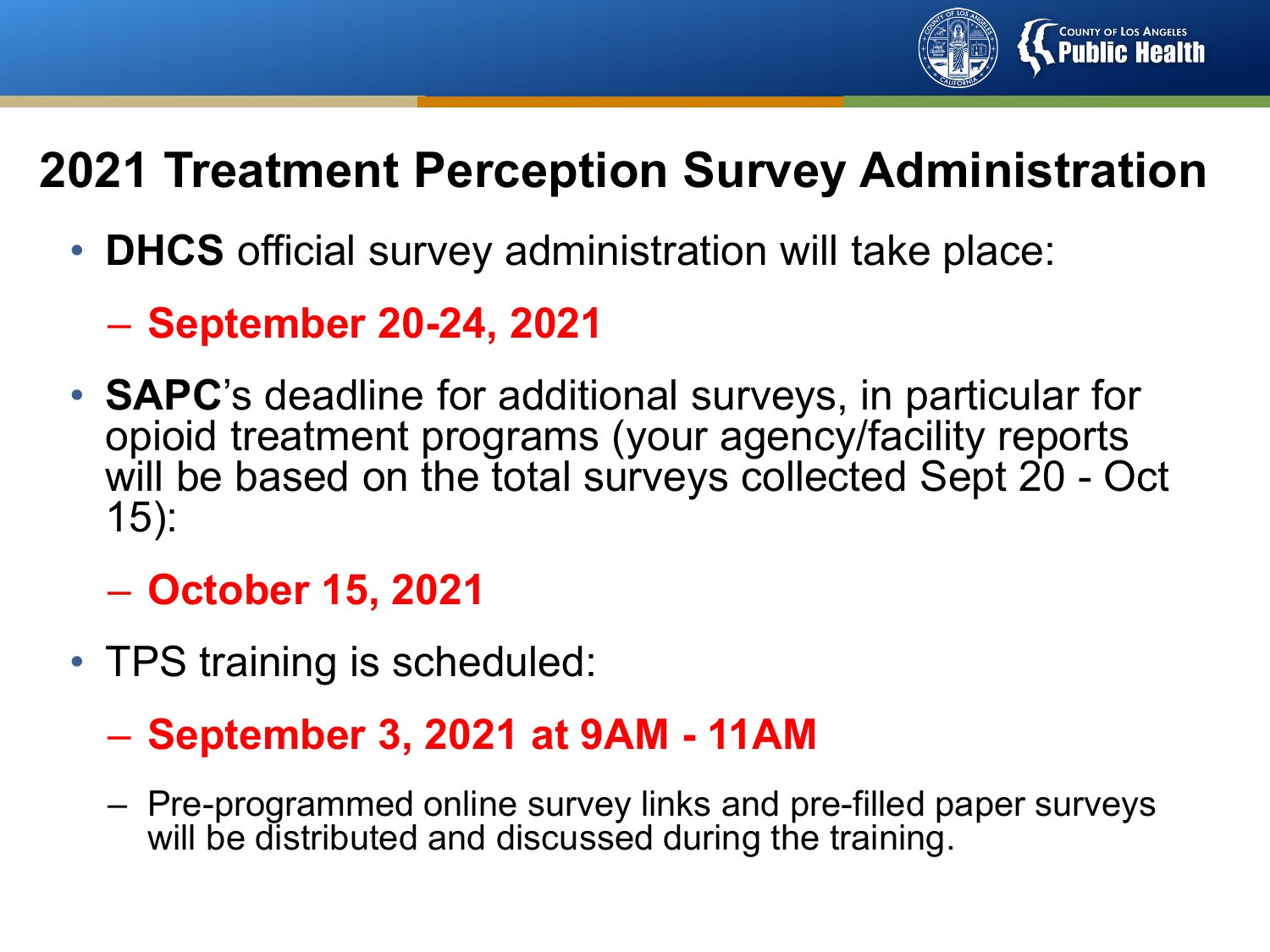

# **SAPC Notices**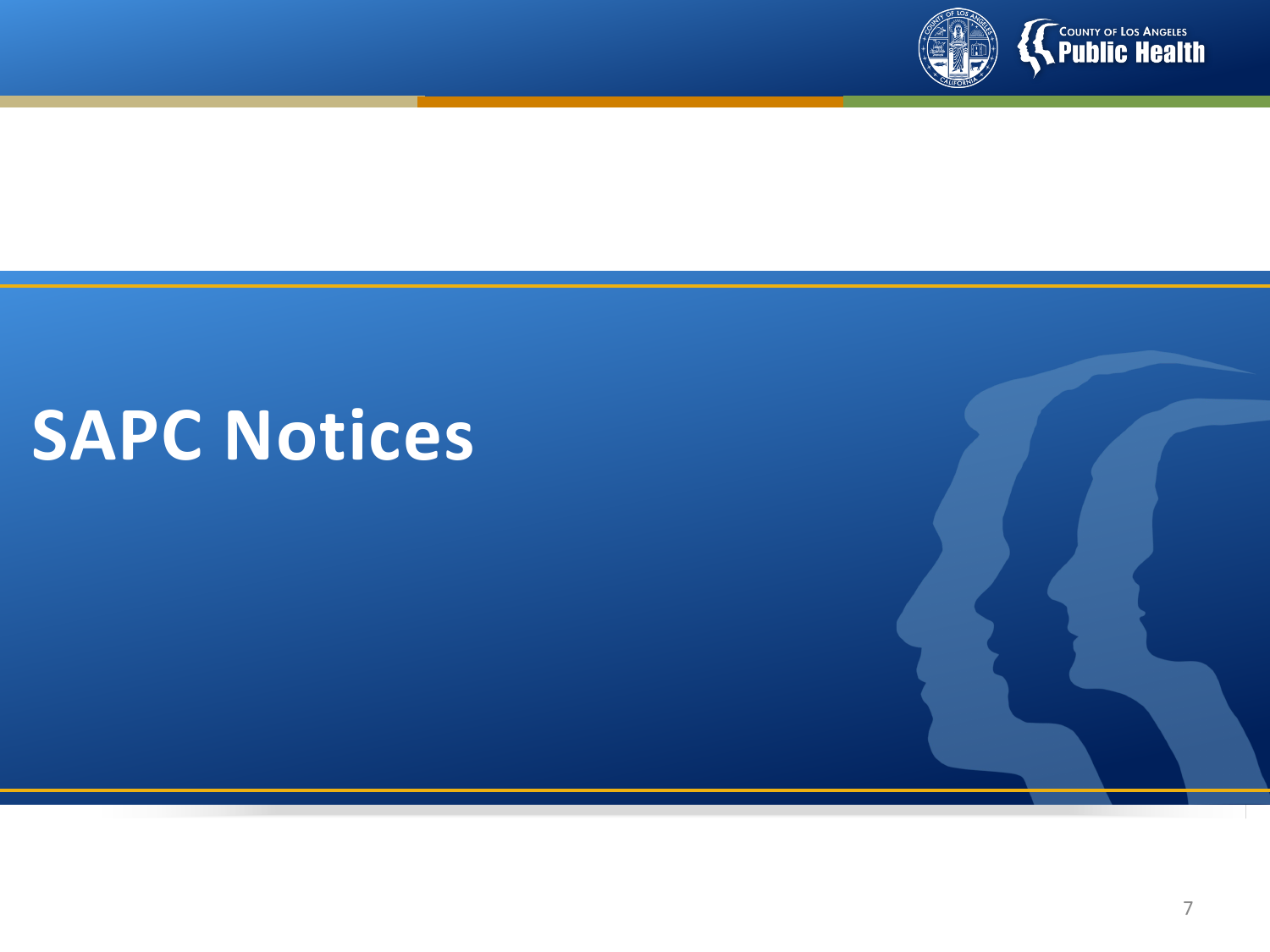

### **SAPC Information Notice (IN) Updates**

- IN [21-05:](http://publichealth.lacounty.gov/sapc/bulletins/START-ODS/21-05/IN21-05FY21-22TxRates.pdf) FY 21-22 Rates and Payment Policy Updates
- IN [21-01:](http://publichealth.lacounty.gov/sapc/bulletins/START-ODS/21-01/SAPCIN21-01COVID-19.pdf) COVID-19 Response Discontinued and Replaced
- IN 21-06: COVID-19 Response Discontinued all pandemic service accommodations except the following (see IN table for detail):
	- Expires 9/30/21: AOD certification 3-month extension
	- Expires 11/1/21: No modifier for telehealth/telephone claims
	- Expires 12/31/22: Assessments via telephone/telehealth
	- Expires 12/31/22: Group counseling via telephone/telehealth in RS/OP/DUI
	- Expires 12/31/22: Payment parity for telephone and telehealth services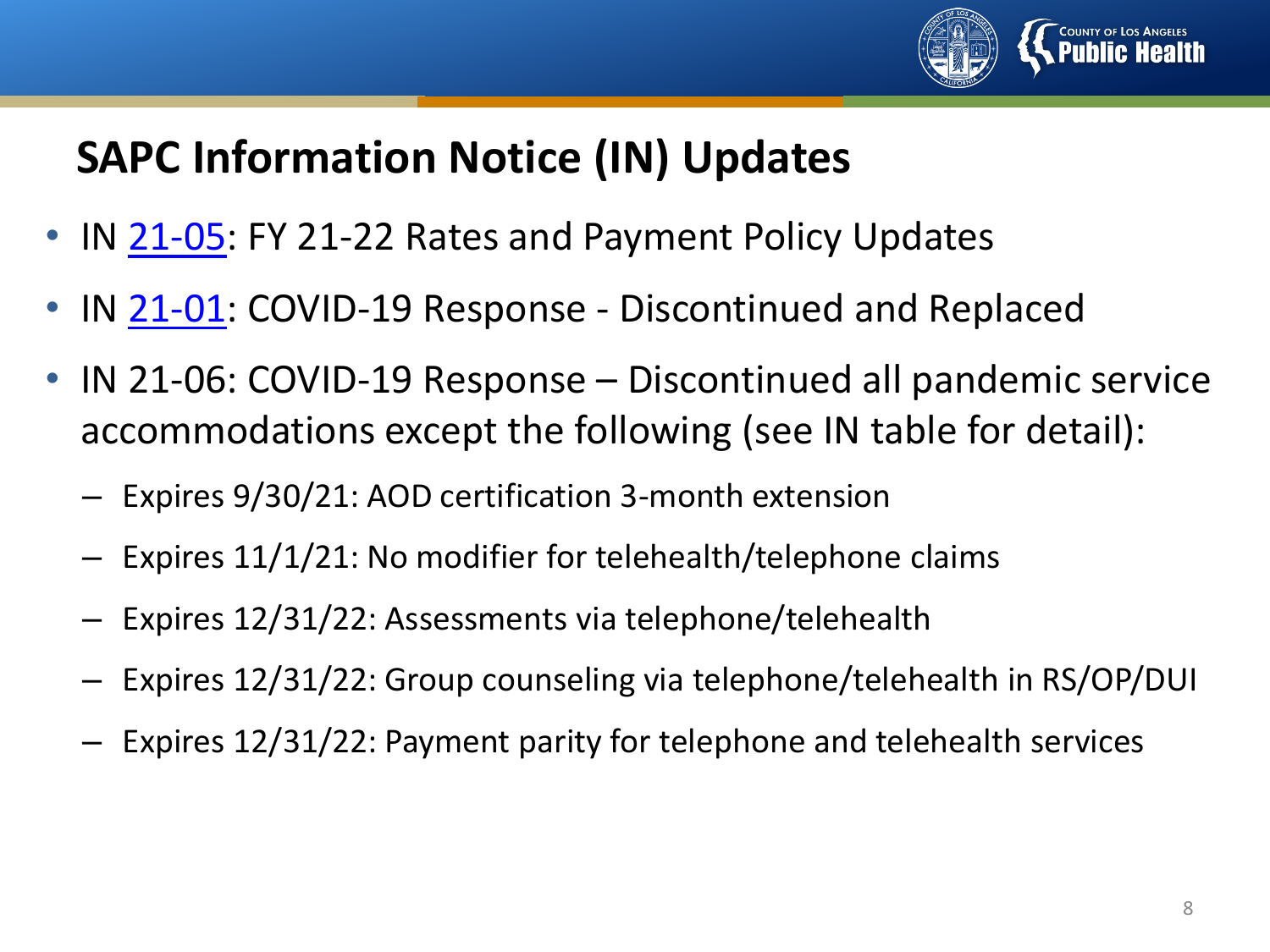

### **SAPC Information Notice (IN) Updates-Continued**

- DHCS NTP FAQ: COVID Response Updates 7/8/21
	- Expires 12/31/22: Initial evaluation, prescription and follow care of buprenorphine allowed by telehealth or telephone without an in-person medical evaluation. *Conditions apply, see FAQ.*
	- Expires 12/31/22: NTPs may dispense and DATA-waived practitioners may prescribe buprenorphine to new OUD patients following evaluation via telephone without prior in-person or telemedicine evaluation. *Conditions apply, see FAQ.* An In-person evaluation is still required for patients treated with methadone.
	- Expires 12/31/22: Payment parity for telephone and telehealth services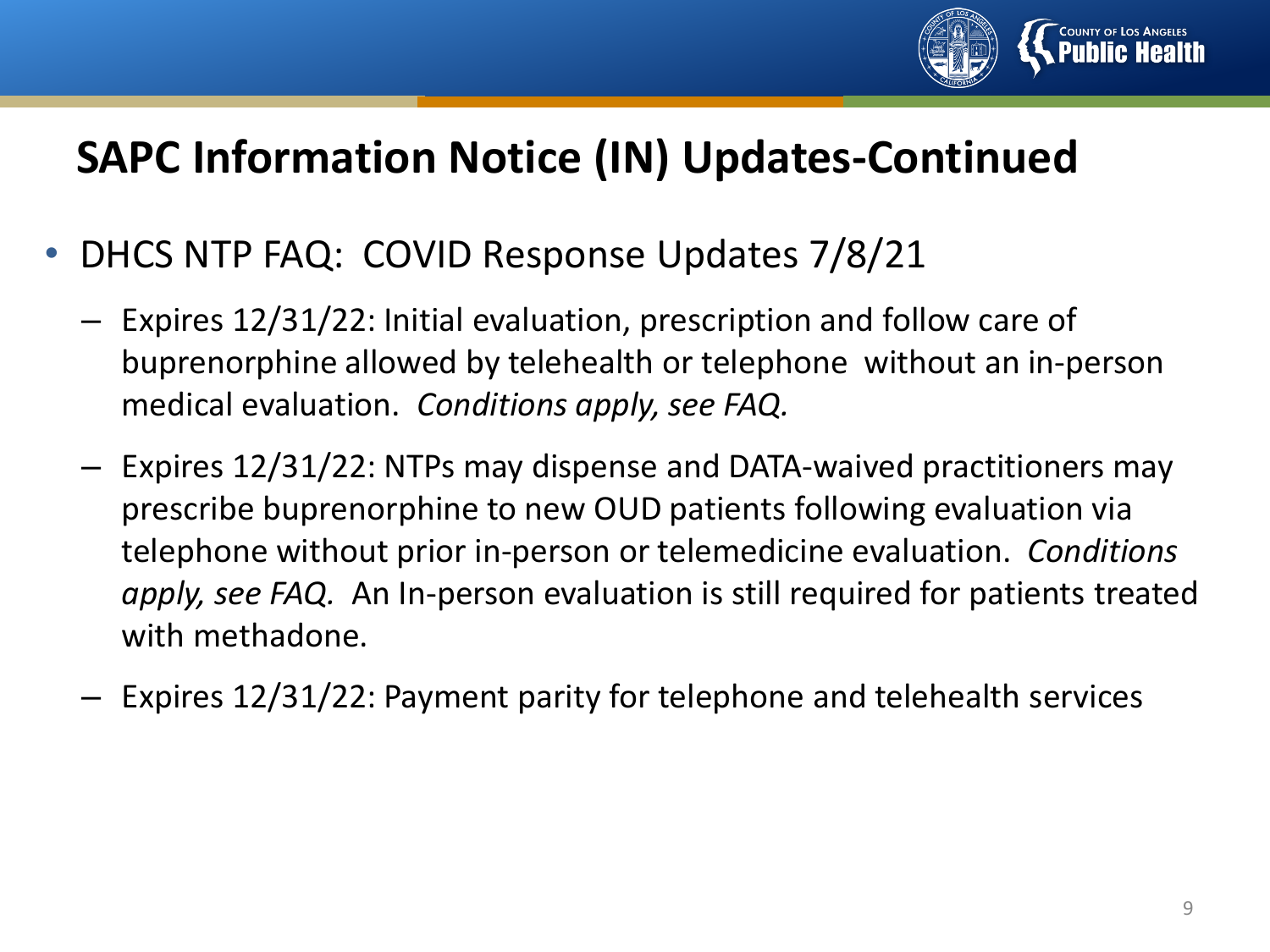### **Confirming Patient Financial Eligibility**



- Providers must verify Medi-Cal eligibility upon admission and at the beginning of every month the patient is actively receiving treatment.
- Providers must ensure patients who are eligible for Medi-Cal receive appropriate enrollment support and update Sage with status changes.
- Beginning **September 2021**, SAPC will be reviewing the following information monthly:
	- *County and Aid Code Report*: Info on patients for which the provider checked 270 in Sage
	- *Financial Eligibility for providers*: Used to confirm which patients have F.E. of "Applying for Medi-Cal" Guarantor and if billing has occurred under "Applying for Medi-Cal" which allows providers to track 30-day policy utilization. Additionally, includes CIN & county name from F.E.
	- *Medi-Cal Discrepancies Report:* Patients reported as Medi-Cal but not on State MEDS report.
- **Provider Expectations**: Review reports, correct any errors, use the case management benefit to ensure appropriate Medi-Cal acquisition and update financial eligibility where indicated.
- **SAPC Expectations**: Connect with providers/sites to provide technical assistance to support patient Medi-Cal enrollment and transfer.  $10^{10}$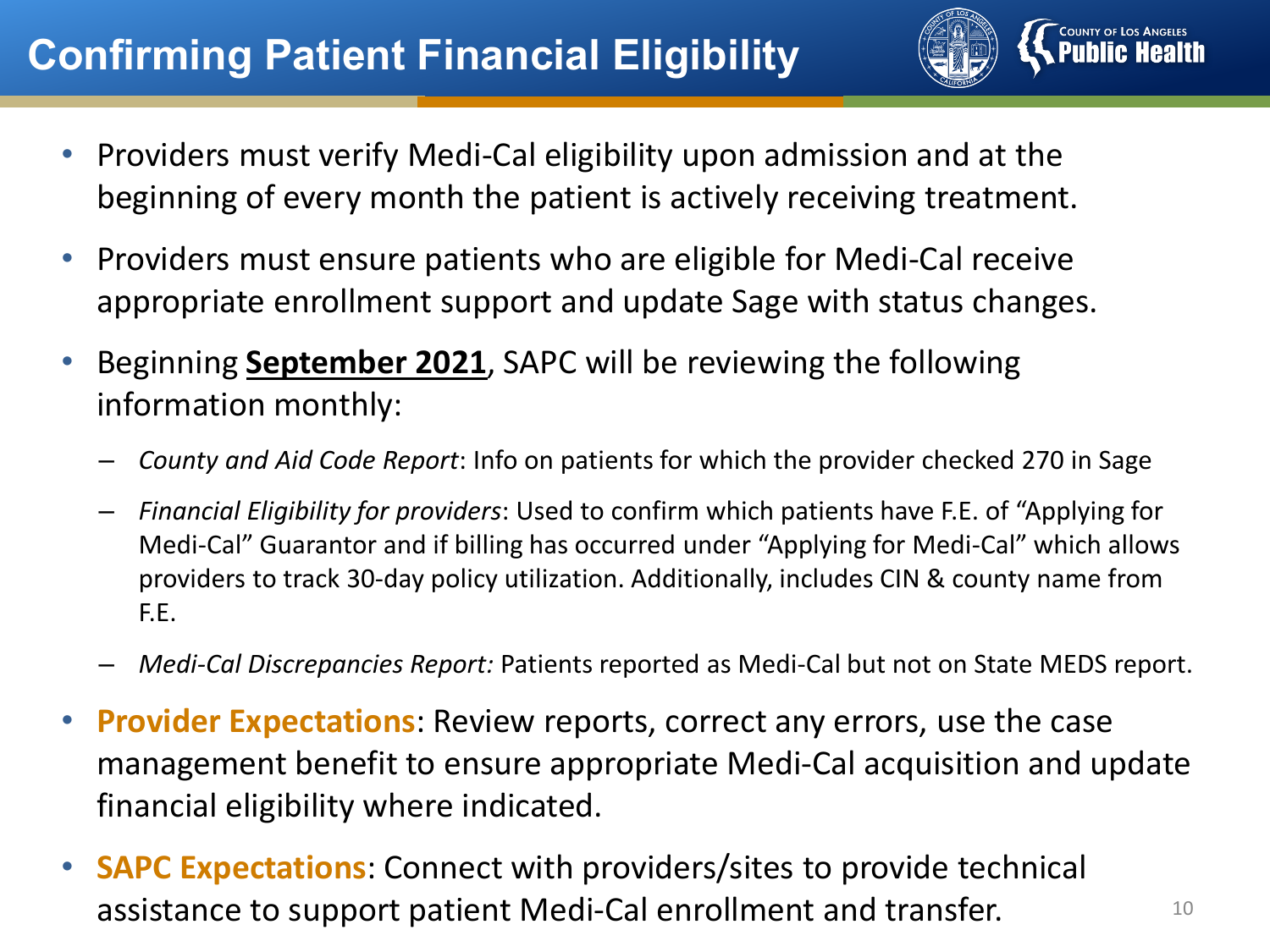

# **Recovery Bridge Housing (RBH) – Bed Increase**

- SAPC will survey current RBH providers to identify additional bed capacity to increase existing inventory.
- Email will be sent by **Friday, August 13th. Responses are DUE to SAPC via email by August 20th.**
- Reach out to your CPA if an email is not received by Friday, August 13th.

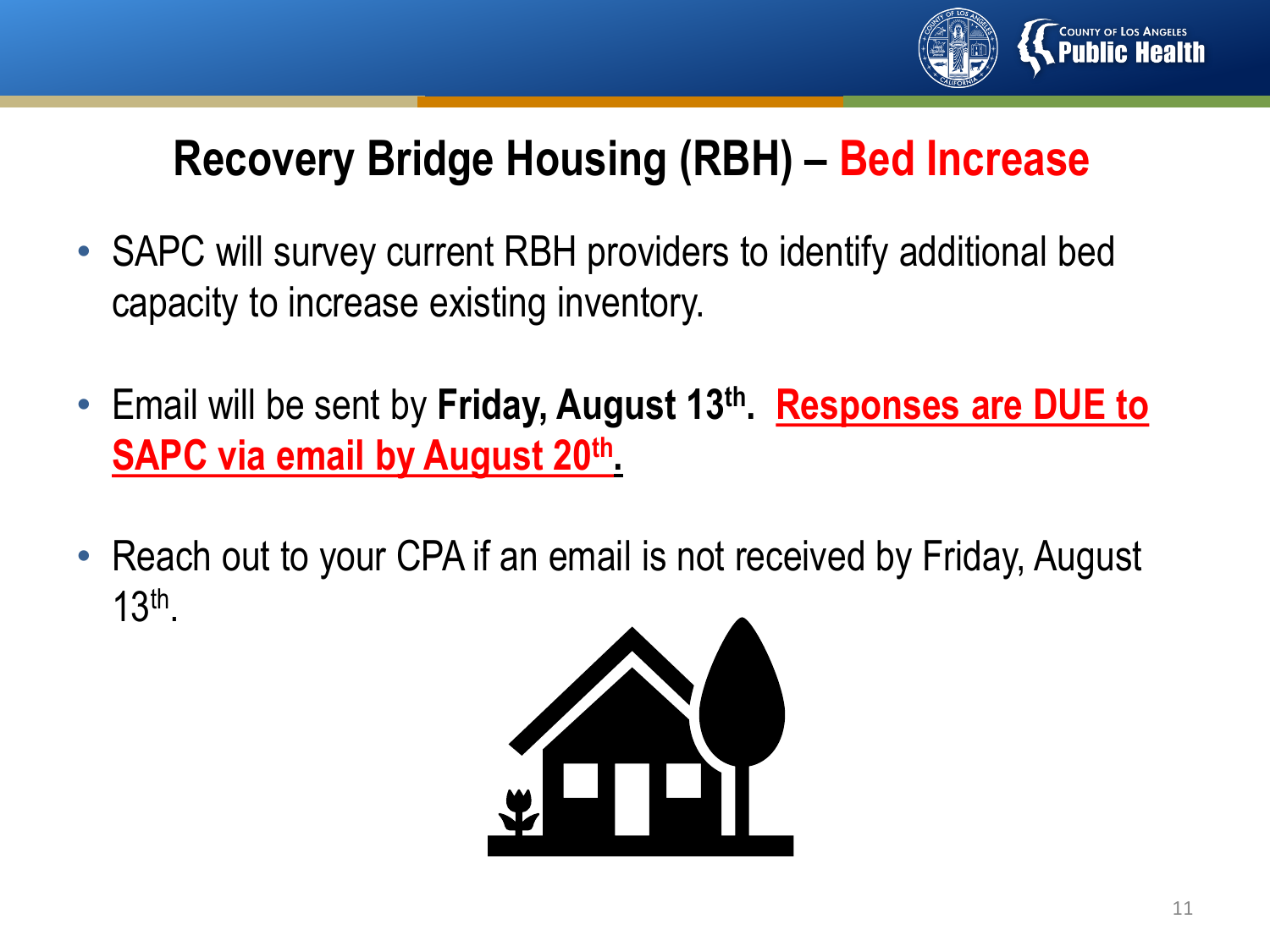

# **DHCS Information Notices**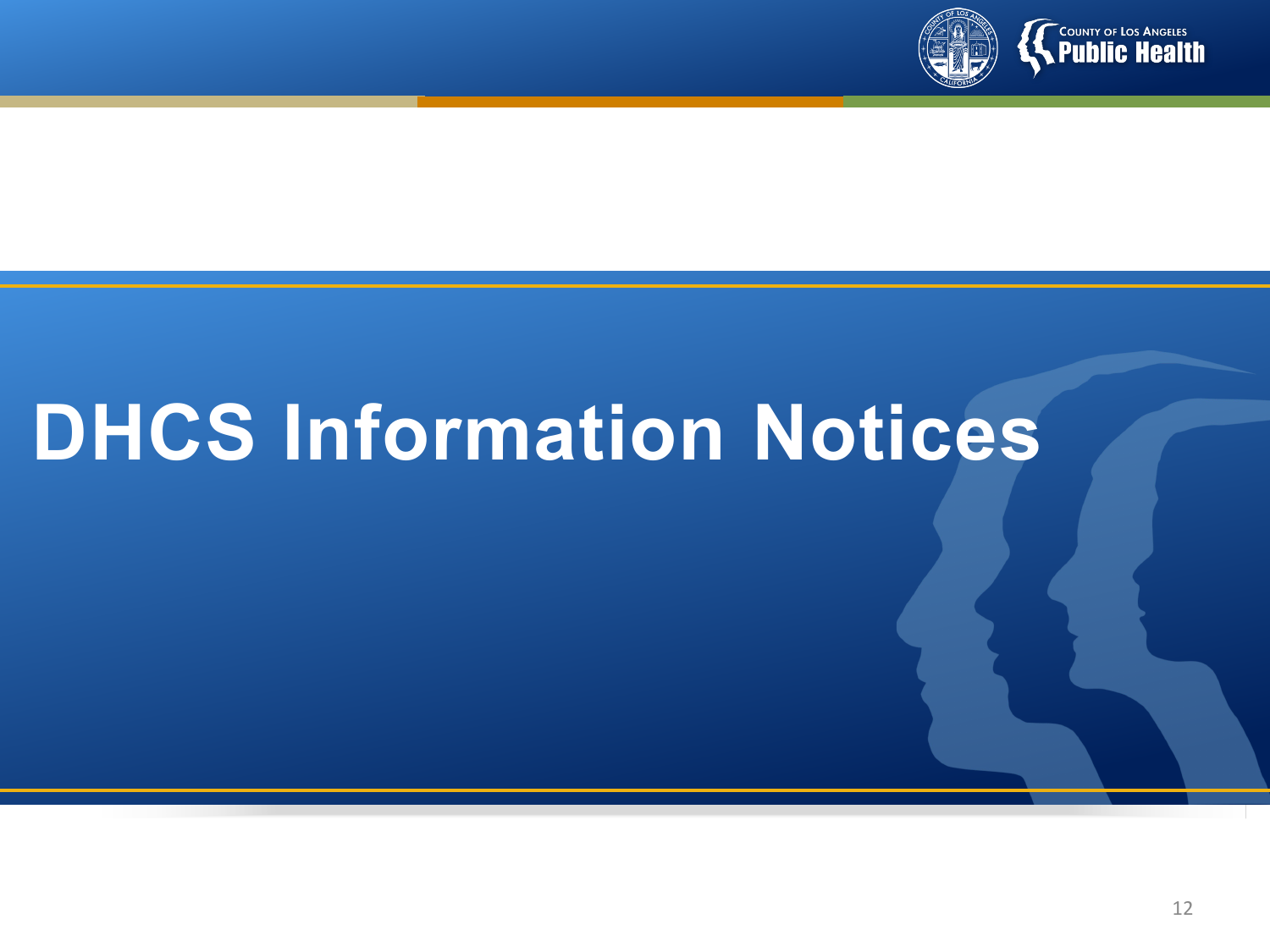

### **Peer Support Specialist Program: [21-041](https://www.dhcs.ca.gov/Documents/CSD_BL/BHIN-21-041.pdf) and [21-045](https://www.dhcs.ca.gov/Documents/CSD_YV/BHIN/BHIN-21-045-Peer-Support-Services-Implementation-Fiscal-Plan-Guide.pdf)**

- **County Impact**: Determine when to opt-into inclusion of new services (H0025 Behavioral Health Prevention Education and H0038 Self-Help Peer Services) to be provided by certified peers specialist which are available as add-on DMC services. in OP/IOP/RSS and integrated into the rate for WM/RS.
	- *Provider Impact: Determine if/how you would like to incorporate certified peer specialist within your service model when this is launched by LAC and once the certification process has been finalized by CalMHSA which includes peer completion of the 80-hour training curriculum and passing the initial certification exam before service delivery AND 20 hours of continuing education every two years.* 
		- SAPC is interested in your feedback about this new benefit and will provide more information on a forum to discuss this effort soon.
		- Additional information will be provided as it becomes available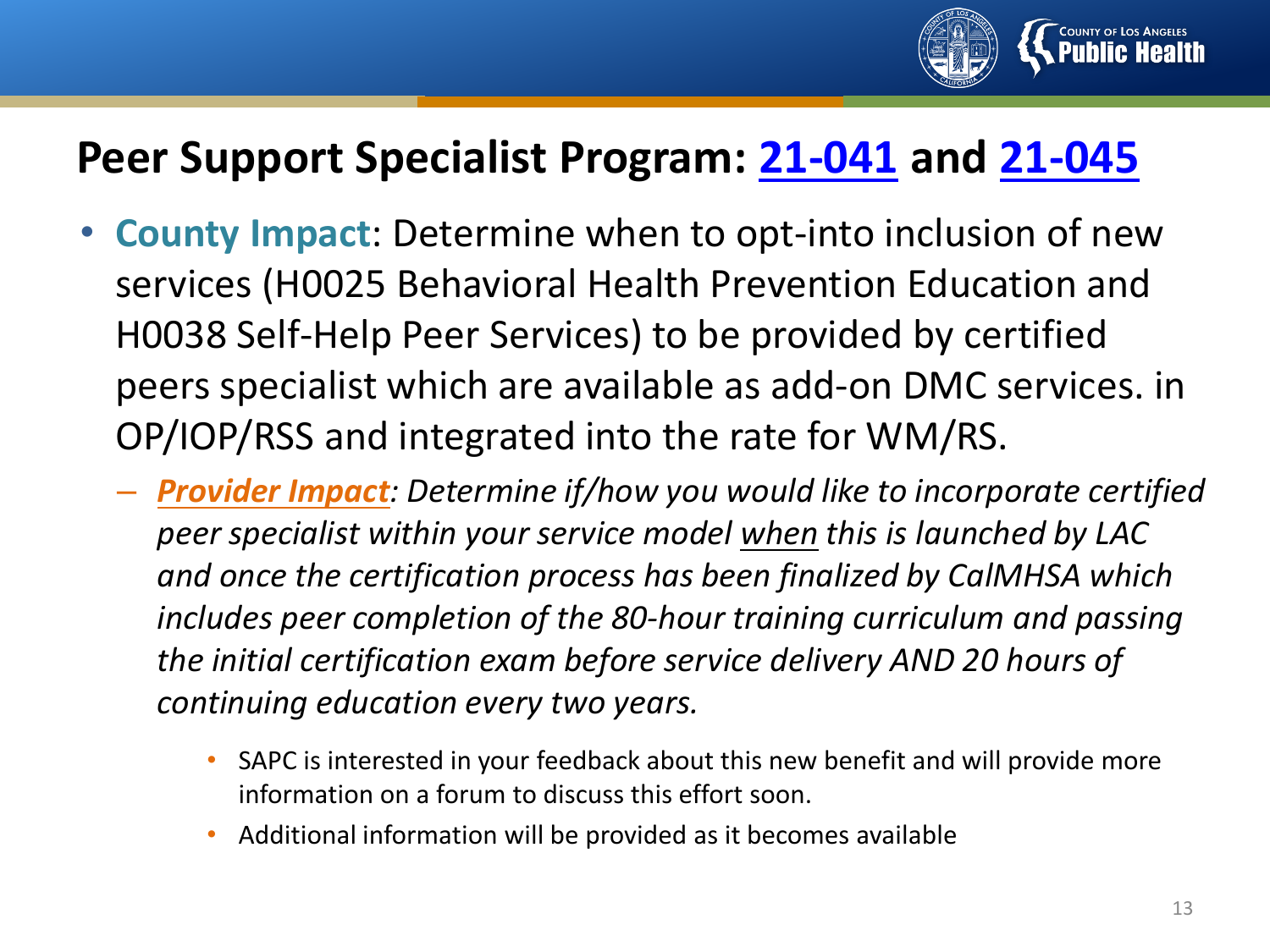

### **Timely Submission of DMC-ODS Claims: [21-016](https://www.dhcs.ca.gov/formsandpubs/Documents/BHIN21-016.pdf)**

- **County Impact**: DHCS has indicated they are likely to shorten the window in which counties can submit claims to DHCS without the claims being considered delayed. Six months is the current timeframe DHCS had preliminarily indicated DMC-ODS systems, and 12-months for specialty MH systems.
	- *Provider Impact:* SAPC providers will need to establish processes to ensure more timely submission of claims. SAPC will likely need at least two months to evaluate and process claims after submission by providers before it can submit the claims to DHCS. As such, if DHCS ends up holding DMC-ODS systems to six months, providers will likely have four months to submit claims.